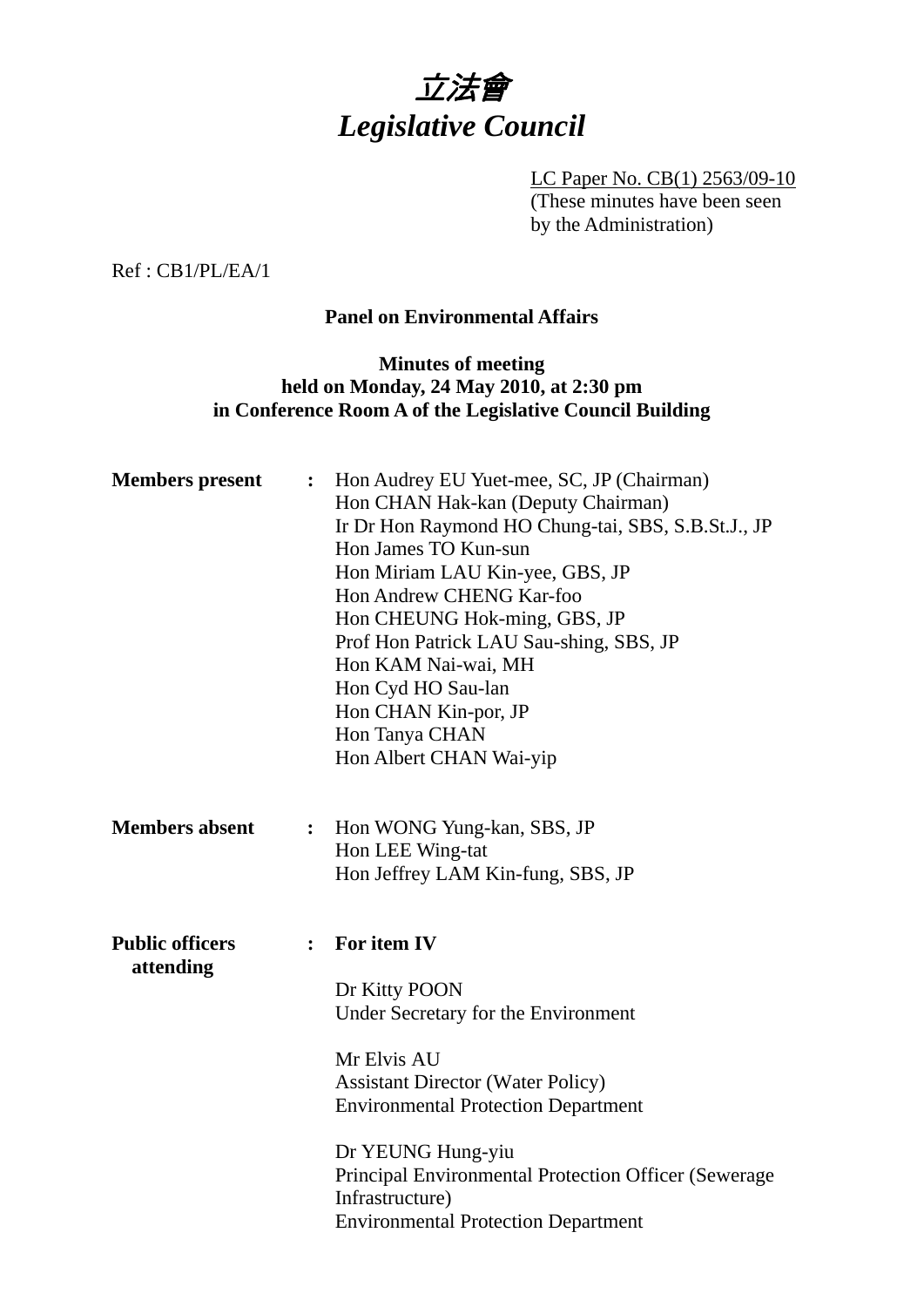Mr TSUI Wai Assistant Director (Projects and Development) Drainage Services Department

Mr LAM Sau-sang Senior Engineer (Consultants Management) Drainage Services Department

Mr YAU Kai-ho Senior Engineer (Consultants Management) Drainage Services Department

#### **For item V**

Dr Kitty POON Under Secretary for the Environment

Mr Elvis AU Assistant Director (Water Policy) Environmental Protection Department

Dr YEUNG Hung-yiu Principal Environmental Protection Officer (Sewerage Infrastructure) Environmental Protection Department

Mr SHIU Wing-yu Assistant Director (Sewage Services) Drainage Services Department

Mr CHAU Kwok-ming Chief Engineer (Harbour Area Treatment Scheme) Drainage Services Department

#### **For item VI**

Mr Edward YAU Secretary for the Environment

Dr Kitty POON Under Secretary for the Environment

Mr Carlson K S CHAN Deputy Director of Environmental Protection (3)

**Clerk in attendance :** Miss Becky YU Chief Council Secretary (1)1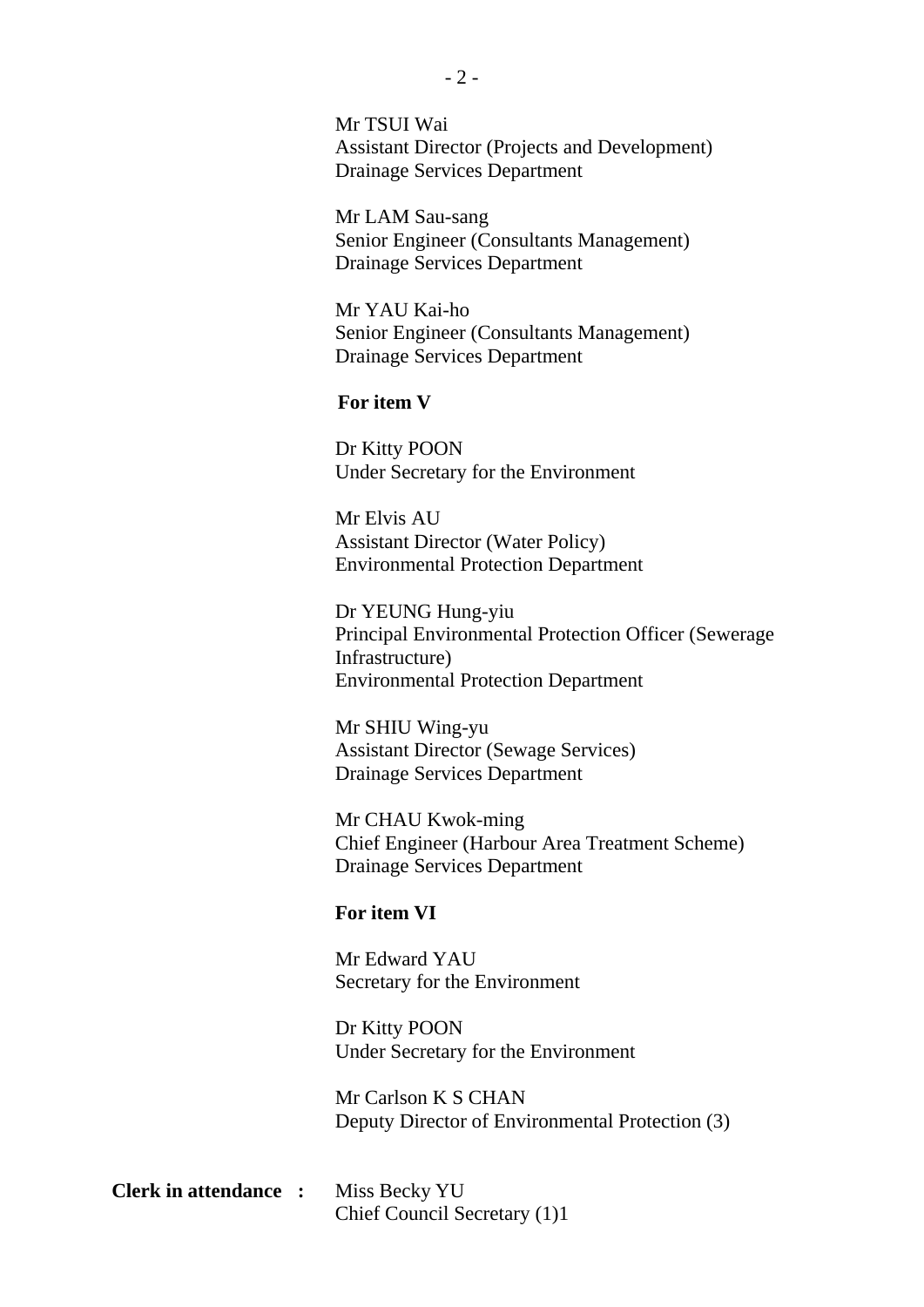Legislative Assistant (1)4 **\_\_\_\_\_\_\_\_\_\_\_\_\_\_\_\_\_\_\_\_\_\_\_\_\_\_\_\_\_\_\_\_\_\_\_\_\_\_\_\_\_\_\_\_\_\_\_\_\_\_\_\_\_\_\_\_\_\_\_\_\_\_\_\_\_\_\_\_\_** 

#### Action

Before commencing the meeting, the Chairman welcomed Mr Albert CHAN and Miss Tanya CHAN for re-joining the Panel after the by-election.

# **I. Confirmation of minutes**

 $(LC$  Paper No.  $CB(1)$  1922/09-10 — Minutes of the meeting held on 29 March 2010)

2. The minutes of the meeting held on 29 March 2010 were confirmed.

## **II. Information paper issued since last meeting**

3. Members noted that no information paper had been issued since last meeting.

## **III. Items for discussion at the next meeting**

(LC Paper No. CB(1) 1923/09-10(01) — List of follow-up actions LC Paper No. CB(1)  $1923/09-10(02)$  — List of outstanding items for discussion)

4. Members agreed to discuss the following items at the next regular meeting scheduled for Monday, 28 June 2010, at 2:30 pm -

- (a) Designation of Special Areas for the Hong Kong National Geopark; and
- (b) 2009/2010 progress report on the Cleaner Production Partnership Programme.

5. Referring to the list of outstanding items for discussion, the Chairman enquired about the time frames for discussion on the "Findings of the public consultation on the Air Quality Objectives Review" and the "Excessive glare from external lightings". The Under Secretary for the Environment (USEN) said that a consultancy study on external lighting was underway and views collected from stakeholders were being analyzed by the consultants. It was expected that the findings of the study would be presented to the Panel in the third quarter of 2010. As regards the "Findings of the public consultation on the Air Quality Objectives Review", USEN said that the Administration would need more time to compile the findings of the Review given the diverse views on the 19 emission reduction measures recommended under the Review. Mr KAM Nai-wai opined that the Administration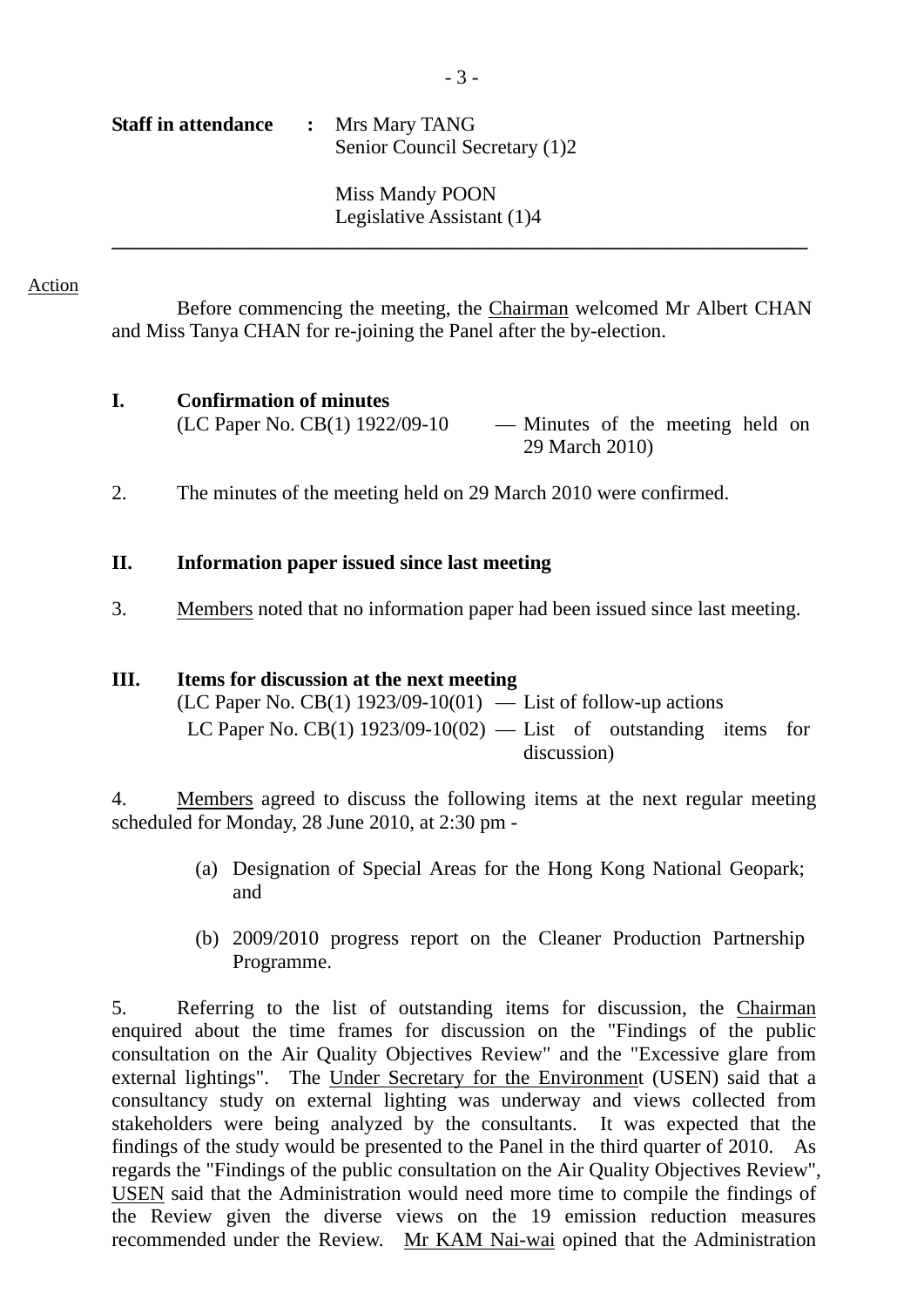could present the findings of the public consultation on the Air Quality Objectives Review to the Panel by phases. At the Chairman's request, USEN agreed to look into the feasibility of briefing members on the preliminary findings of the public consultation at the next Panel meeting.

6. The Chairman reminded members of the joint meeting with the Panel on Transport to be held on Friday, 28 May 2010, at 8:30 am to discuss the "Rationalization of bus routes to improve air quality".

**IV. 363DS – Provision of interception facilities at Jordan Valley Box Culvert and 372DS – Rehabilitation and construction of trunk sewers underneath Shing Mun River Channel**

 $(LC$  Paper No. CB $(1)$  1923/09-10 $(03)$  — Administration's paper on 363DS – Provision of interception facilities at Jordan Valley Box Culvert and 372DS – Rehabilitation and construction of trunk sewers underneath Shing Mun River Channel)

7. USEN briefed members on the proposal for upgrading "363DS – Provision of interception facilities at Jordan Valley Box Culvert (JVBC)" and "372DS – Rehabilitation and construction of trunk sewers underneath Shing Mun River Channel" to Category A at estimated costs of \$570 million and \$140 million in money-of-the-day (MOD) prices. These proposals would be submitted for consideration by the Public Works Subcommittee (PWSC) in November 2010 and June 2010 respectively, with a view to seeking Finance Committee's approval. The Assistant Director (Projects and Development) (AD(PD)) gave a power-point presentation on the projects.

### 363DS – Provision of interception facilities at Jordan Valley Box Culvert

8. Mr Albert CHAN held the view that poor water quality and odour nuisance around Kai Tak Approach Channel (KTAC) was mainly attributed to illegal discharges, as in the case of Tsuen Wan where many factory premises illegally discharged their polluted effluent, thus giving rise to serious odour nuisances in the Tsuen Wan Bay area. Instead of devoting resources to provide for the interception facilities at JVBC, it would be more appropriate to tackle the problem at source. There was a need for enforcement actions against expedient connections and illegal discharges to JVBC. He was also concerned that the interception facilities at JVBC would convey the intercepted flow, which would otherwise be discharged into the harbour, to the Stonecutters Island sewage treatment works (STW), and that intercepted flows would not only result in additional treatment cost but also affect the service life of Stonecutters Island STW.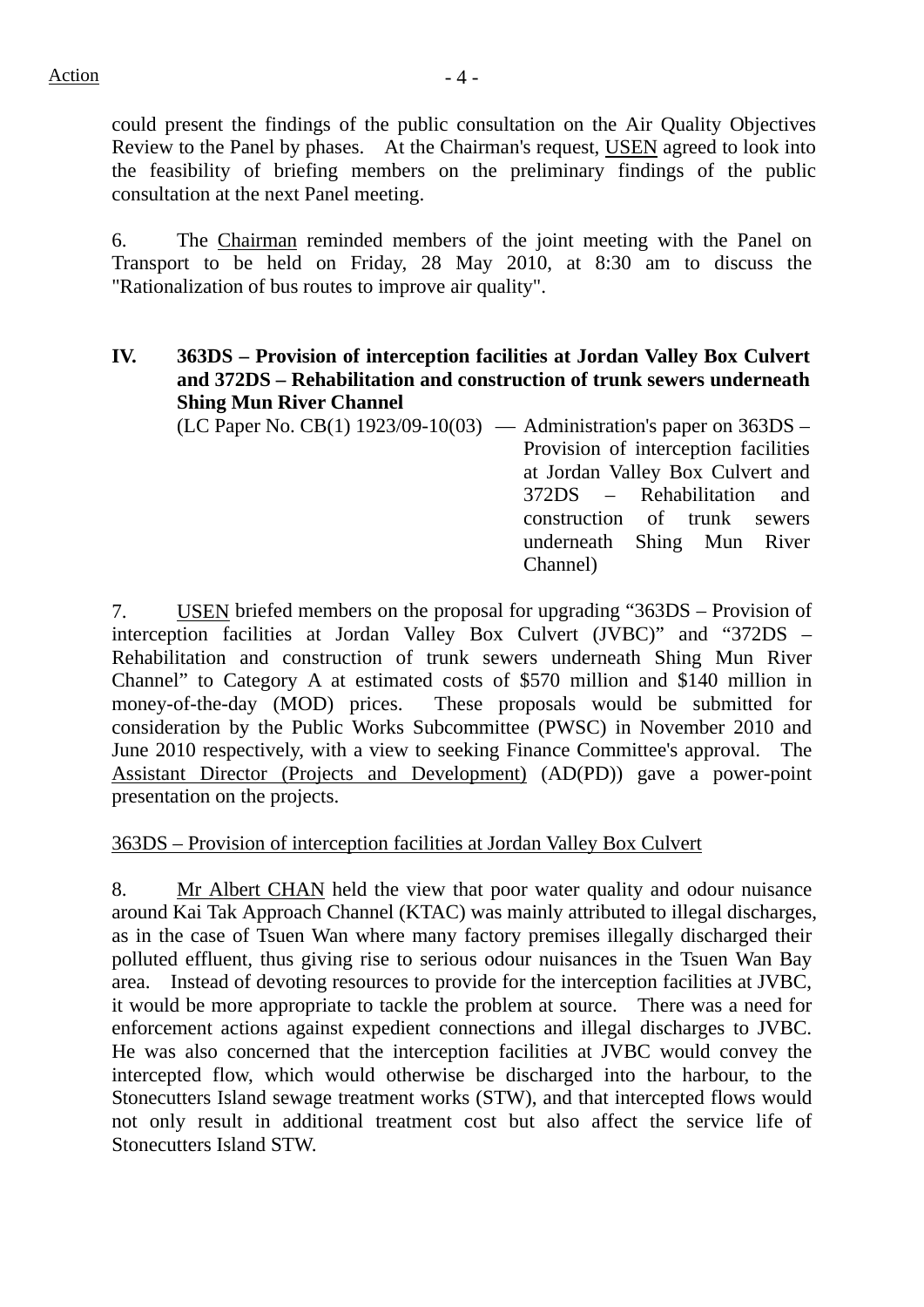Admin

9. In response, AD(PD) said that while the Administration had taken appropriate measures to rectify expedient connections and illegal discharges, it was inevitable that urban surface runoff would be polluted before discharging into stormwater drains, especially in densely populated areas. The Administration had also conducted publicity exercises to remind the public not to make illegal discharges into stormwater drainage systems. The Assistant Director of Environmental Protection (Water Policy) (ADEP(WP) added that the three main sources of pollution at JVBC included (i) discharges from nearby business establishments, (ii) expedient connections and (iii) polluted surface runoff. Regarding the first pollution source, the Administration had found out that about 47 shops near the roads had discharged to the drains and warnings had been issued to rectify the problems. For the second pollution source, about 33 cases of expedient connections had been found, of which 13 cases had been rectified. However, given the nature of the third source and the semi-enclosed nature of KTAC, interception facilities at JVBC would be needed. Upon commissioning of the interception facilities, pollutants of about 1 300 kilograms of Biochemical Oxygen Demand (BOD), which was equivalent to that contained in around 6 000 cubic metres of domestic sewage, would be prevented from discharging into KTAC each day. Such additional loading was not expected to have significant impact on the operation of Stonecutters Island STW. To facilitate better understanding, members requested and the Administration undertook to provide supplementary information on the percentage of treatment capacity of Stonecutters Island STW to be used to treat the intercepted flows from JVBC, the implication to the STW's service life, the additional treatment cost to be incurred, as well as the enforcement actions taken to combat illegal discharges and expedient connections.

10. While supporting the provision of interception facilities at JVBC to address the pollution problem at KTAC, Professor Patrick LAU was concerned about the appearance of the proposed facilities and its compatibility with Kai Tak Development (KTD). Consideration should be given to providing more greening features such as green roofs. AD(PD) said that due consideration had been given to the appearance of the facilities and its compatibility with KTD. Vertical greening, green roofs and other architectural features would be provided to enhance the appearance of the proposed facilities.

11. The Chairman enquired if the odour nuisance at KTAC could be resolved following the implementation of 363DS and if so, this should have been done a long time ago. AD(PD) said that the odour problem would be significantly alleviated upon commissioning of the project. Regarding the implementation programme, it was largely dictated by the availability of site for the construction of the interception facilities at the downstream of JVBC and the town plan for KTD was only finalized in 2007. ADEP(WP) added that the odour nuisance would need to be addressed on multiple fronts. These included the sewerage improvement projects being carried out in Central and Eastern Kowloon, as well as the in-situ bioremediation of contaminated sediments in KTAC to be carried out by the Civil Engineering and Development Department.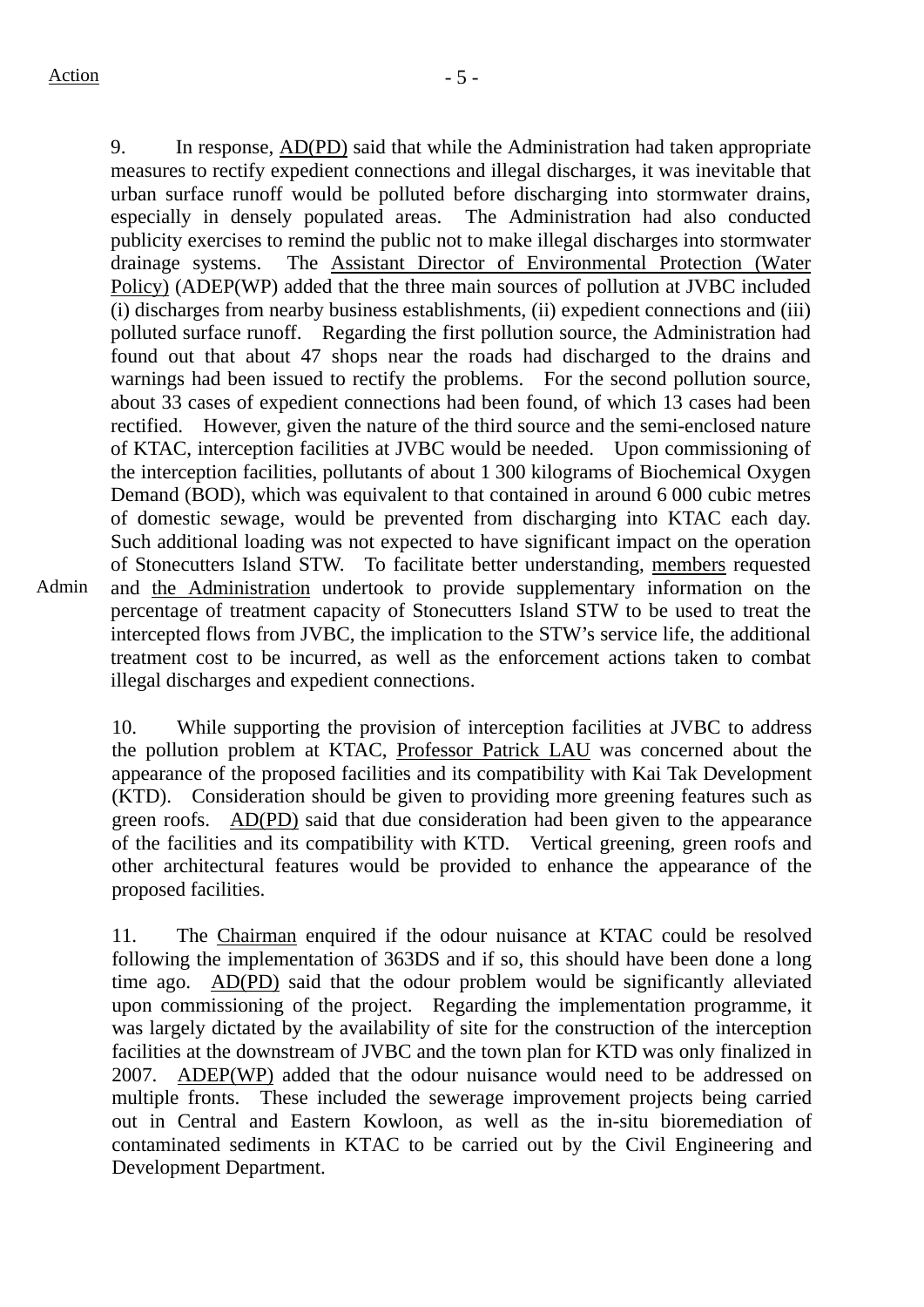12. Ms Cyd HO enquired if the proposed interception facilities at JVBC would also reduce flooding hazard in the hinterland area by preventing seawater inflow at shore areas during high tides. AD(PD) said that the proposed automatic penstocks in the interception compound would facilitate maintenance works by stopping seawater inflow into JVBC. As seawater inflow would not be the main cause of flooding risk in this area, the penstocks would be opened to allow discharge of stormwater runoff into KTAC.

372DS – Rehabilitation and construction of trunk sewers underneath Shing Mun River Channel

13. Mr CHAN Hak-kan expressed concern about the close proximity of the rehabilitation and construction works underneath Shing Mun River Channel to residential developments, in particular blocks 13 and 14 of City One Shatin, as these would cause noise and other nuisances to the neighboring community. Besides, the project would traverse Tai Chung Bridge Road which provided the main connection between Shatin and Ma On Shan. He enquired if environmental and traffic impact studies had been conducted on 372DS. AD(PD) said that the trenchless construction method would be adopted to minimize the environmental impacts of the rehabilitation and construction works to the neighboring blocks of City One Shatin. The Senior Engineer (Consultants Management), Drainage Services Department added that there would be two sites for trenchless construction of the duplicate trunk sewer, with one located within the area of an existing pumping station on the western bank of Shing Mun River Channel and another on the eastern bank along Tai Chung Bridge Road. The nearest block of City One Shatin would be located more than 10 metres away from the site on the eastern bank, whereas the proposed trunk sewer would be constructed 16 metres below ground level. In addition, the majority of works involved and mobilization of heavy equipment would take place at the site on the western bank. There would only be intermittent surveying and construction activities at the site on the eastern bank which served as the receiving end of the tunnels. According to findings of the Preliminary Environmental Review, the noise and environmental impacts to residents in City One Shatin should be limited when suitable mitigation measures were in place. Temporary arrangements would be made to maintain three southbound traffic lanes at the Tai Chung Bridge Road throughout the project.

14. Members raised no objection to the submission of the funding proposals to PWSC.

**V. 329DS – Upgrading of Pillar Point sewage treatment works** (LC Paper No. CB(1) 1923/09-10(04) — Administration's paper on 329DS **–** Upgrading of Pillar Point sewage treatment works)

15. USEN briefed members on the proposal to increase the approved project estimate (APE) of "**329DS -** Upgrading of Pillar Point sewage treatment works" by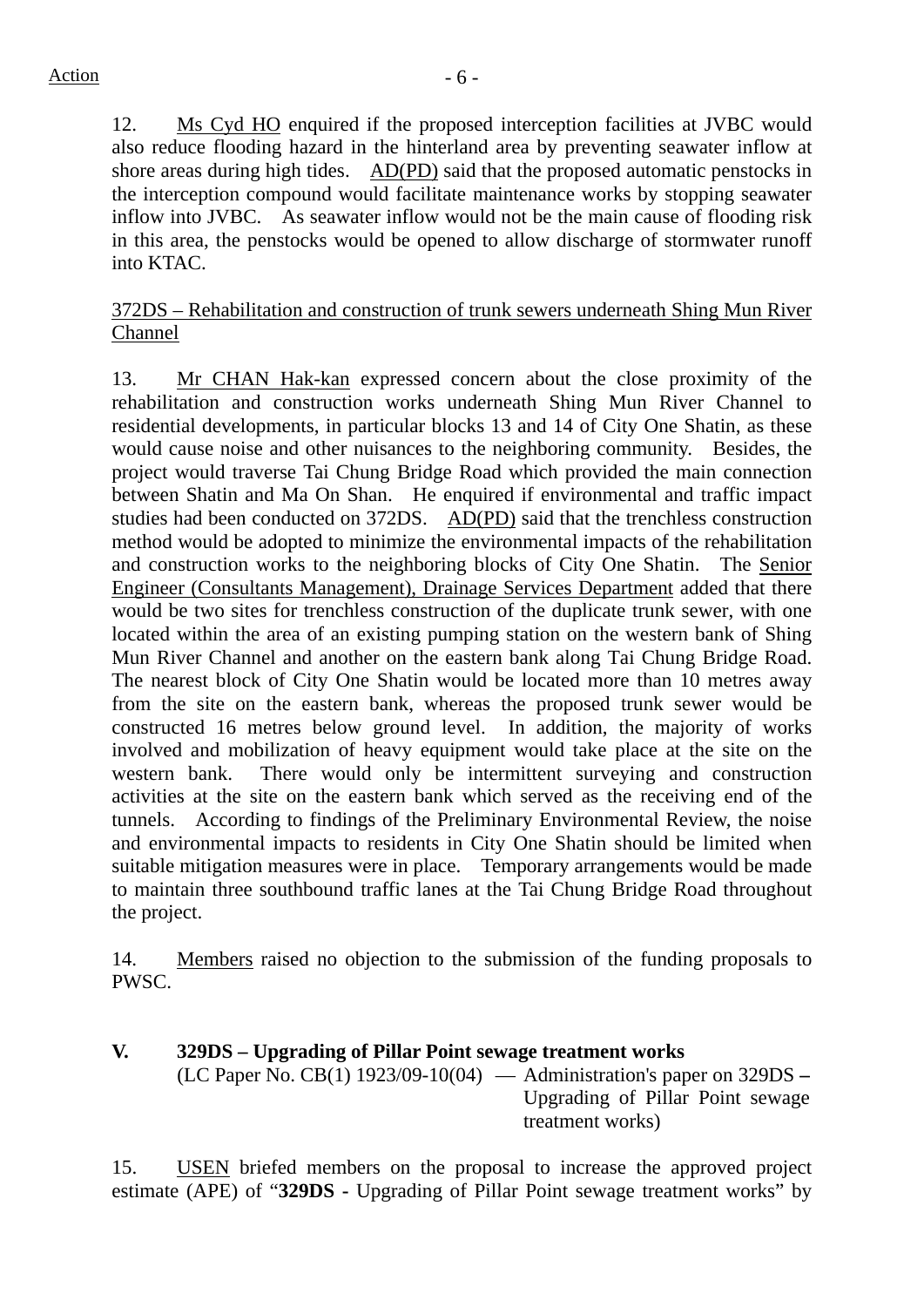\$559.6 million from \$1,360.9 million to \$1,920.5 million. The Chief Engineer (Harbour Area Treatment Scheme) gave a power-point presentation on the project.

16. Professor Patrick LAU noted that the Administration's paper lacked details on the tendering arrangement for the design-build-operate (DBO) contract as well as the merits of the proposed design of STW. He was concerned about the possibility of requiring further increase in the APE of the project if the proposed design failed to meet the performance requirements. In response, the Assistant Director of Drainage Services (Sewage Services) (AD(SS)) explained that new technologies in wastewater treatments were emerging. Overseas experience had demonstrated that these new technologies could operate at a lower cost through optimizing the dosage of treatment chemicals. For projects adopting the DBO approach, the contractor might apply innovative technologies in wastewater treatment where appropriate in developing a plant design that fulfilled the specified performance requirements for achieving higher cost-effectiveness in subsequent operations. Although the proposed design using new technologies would incur additional capital expenditure for initial setup, it would yield significant savings in subsequent operations.

17. Professor Patrick LAU further enquired about the proposed designs and the countries which had adopted such technologies for wastewater treatment. AD(SS) explained that the designs submitted by the bidders included both conventional and more innovative setups. The recommended design would adopt an advanced treatment setup to enhance hydraulic efficiencies of the chemical treatment process. The sludge dewatering process would also be more energy-efficient as compared with the conventional Chemically Enhanced Primary Treatment setup. The design had been used in many parts of the world, including Canada, United States, Italy, Mexico and South Korea.

18. Mr KAM Nai-wai noted that the original estimate of the design and construction of the upgrading works would increase by \$403.1 million (from \$1,052.6 million to \$1,455.7 million), while that for the operation of the upgraded STW for 15 years would decrease by around \$450 million (from around \$1,350 million to around \$900 million). He was concerned about the circumstances where the contractor could not fulfill his contractual obligation to achieve the intended savings of \$450 million in operating cost over a 15-year period. He enquired whether the design and construction works of the project and the operation of the upgraded STWs could be carried out by separate contractors under the DBO approach. Expressing similar concern, the Chairman pointed out the need to put in place measures to protect Government's interest against non-performance of the contractor. As the cost for the design and construction of the upgrading works had to be paid upfront while the savings to be achieved in the years to come, the Chairman enquired if there were any "claw back" provisions which would enable the Government to claim against the contractor in the event of default or non-performance, and whether the parent company would be required under the contract to repay the Government if the contractor was unable to complete the contract.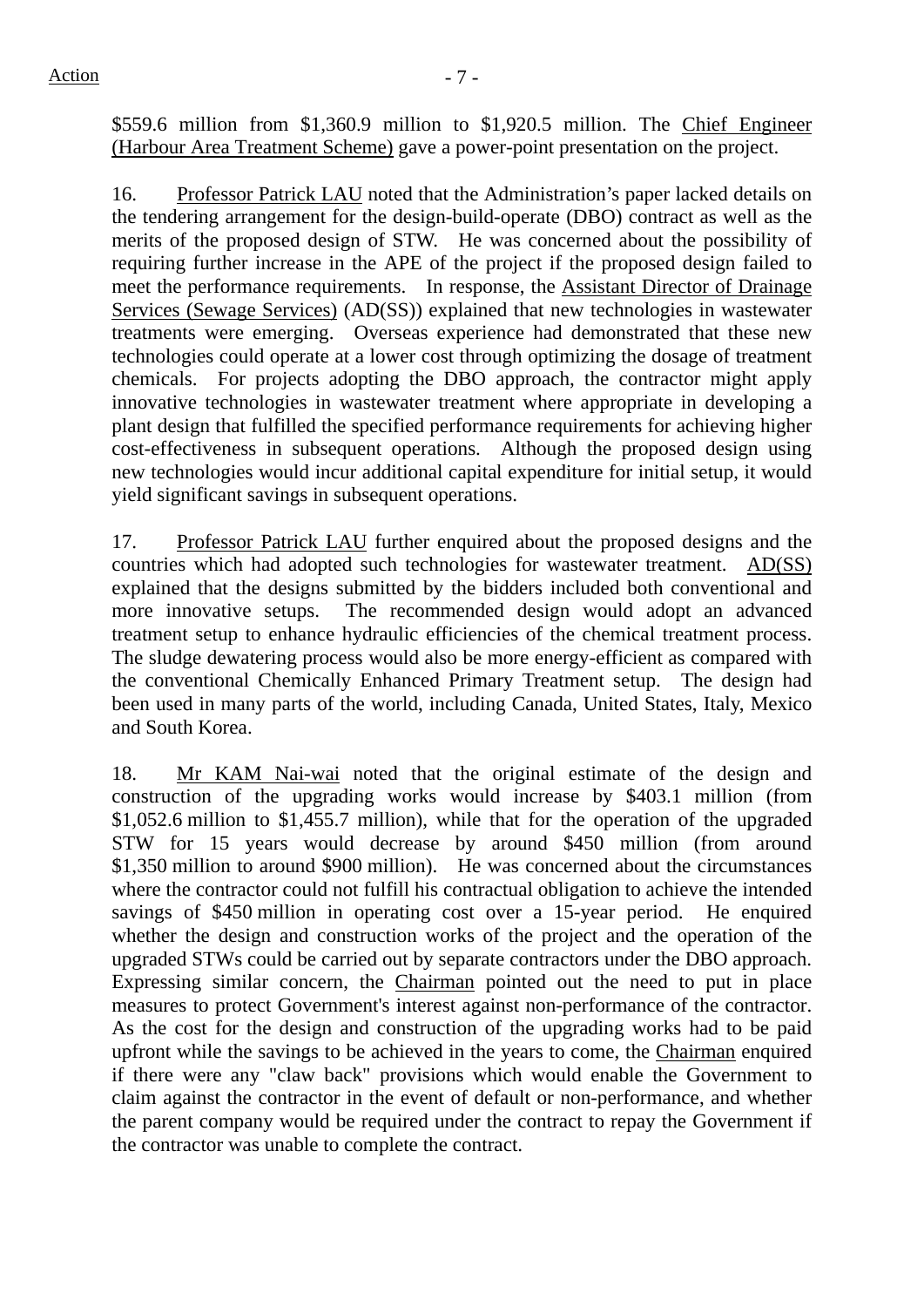Admin

19. AD(SS) explained that under the DBO procurement mode, a single party would be solely responsible for the design, construction and operation of a STW to achieve the specified performance standards through a single contract. The Administration therefore could not award separate parts of the contract to different bidders. Based on the breakdowns on operating cost submitted by the recommended tenderer, the expenses to be incurred in operating the upgraded Pillar Point STW were considered reasonable. As the operating cost was priced in the tender, it would be contractually binding. AD(SS) further explained that there were established administrative, financial and contractual arrangements in the procurement of public works construction and other services to protect Government's interest against non-performance of contractors. The Administration had adopted the pre-qualification approach to invite tenders only from a list of pre-qualified contractors who possessed both the technical and financial capabilities for carrying out the works involved. The successful contractor would be required as a condition of the contract to purchase a performance bond from a bondsman, usually a bank or financial institution. In the event of default of a contractor, the Government had the right to call in the bond from the bondsman and re-enter the contract. The Drainage Services Department (DSD) possessed the resources and expertise to take over the operation of the upgraded STW in the worst scenario so as to ensure that the provision of sewage services to the general public would not be interrupted

20. The Chairman recalled that when the proposals to increase the APE of the two sewerage projects at Lamma Island were discussed at the meeting of 29 March 2010, members were informed that the DBO approach was found not viable for these projects. As a result, DSD had to switch to the conventional consultant-design-contractor-build approach for those two projects. She asked why the DBO approach was considered viable for the current proposal. AD(SS) explained that the original plan was to adopt the DBO arrangement for the two STWs on Lamma Island. The first tendering exercise was closed in November 2008 without receiving any bids from the four pre-qualified contractors. During the post-tendering feedback meetings, the pre-qualified contractors indicated that the uncertainty in market situation at that time was one of the major reasons for their withdrawal. DSD subsequently conducted a review on the tendering arrangement and decided to switch over to the conventional approach in re-tendering the contract so as to attract more competitive tenders. On the other hand, the scale of Pillar Point STW was much larger. Tenderers could therefore attain higher cost-effectiveness in the STW's operation by applying more advanced wastewater treatment technologies in the design through the DBO mode used in this project. ADEP(WP) supplemented that while the upgrading of Pillar Point STW would be the first STW in Hong Kong adopting the DBO approach, DBO contracts had been adopted in some other environmental infrastructure projects for many years. The Environmental Protection Department would continue to share experience with DSD on the administration of DBO contracts . At members' request, the Administration would provide supplementary information on the difference between Lamma Island STW and Pillar Point STW in the adoption of the DBO approach, as well as measures to protect Government's interest against non-performance of the contractor in the operational phase of the Pillar Point STW.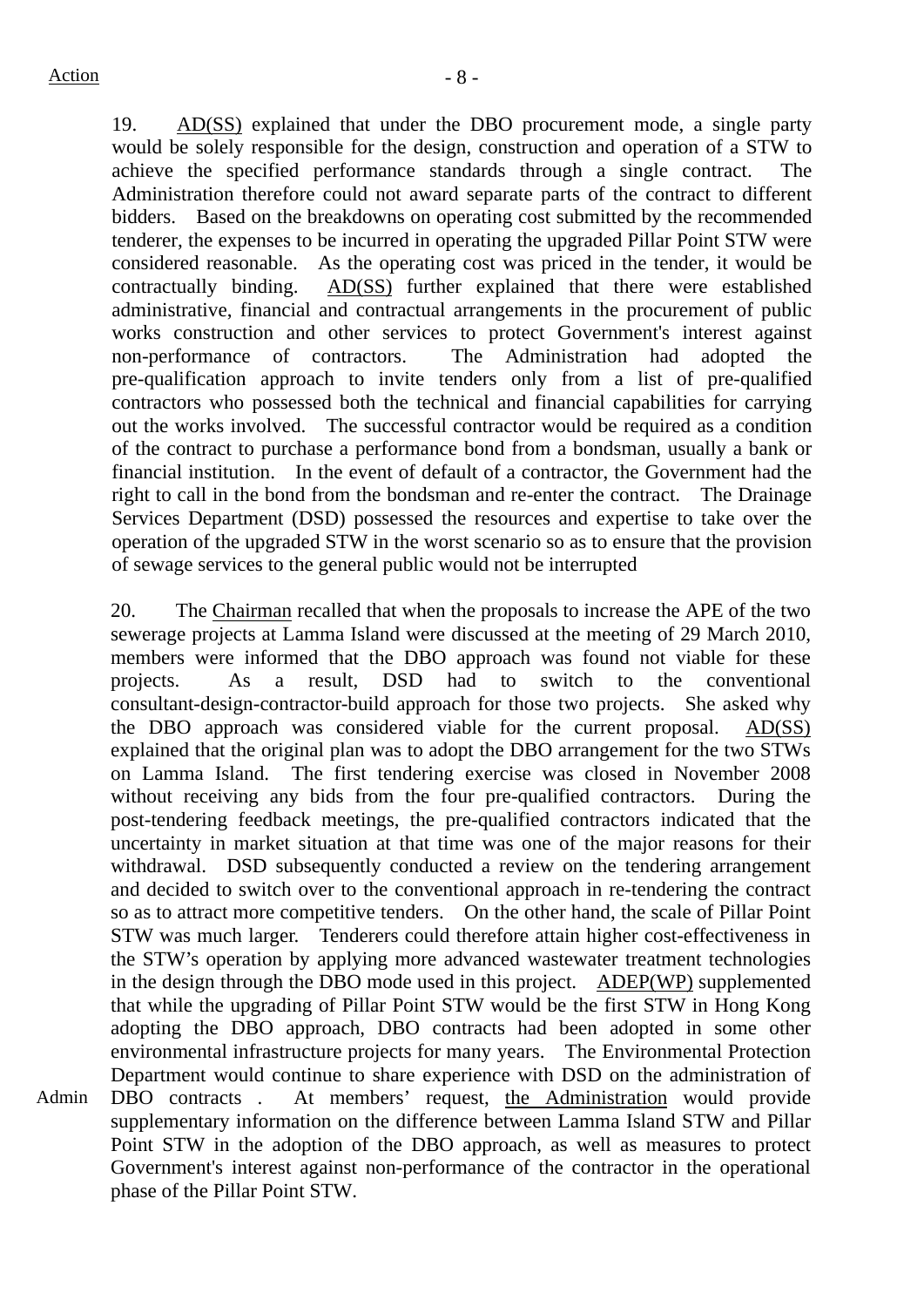Admin 21. The Chairman noted that the Administration had already requested to increase the APE of two sewerage projects after considering the one in January 2010. She hoped that apart from the current project, no more increases in APE would be required for projects that had already been approved by the Finance Committee. USEN said that while increases in APE for sewerage projects were not expected within the current legislative session, increases in APE for other projects under the purview of the Environment Bureau could not be ruled out. At members' request, the Administration would provide a list of projects under the purview of the Environment Bureau which would require increases in APE.

22. In concluding, the Chairman said that while members requested the Administration to provide supplementary information to clarify the viability of DBO procurement mode for the upgrading of Pillar Point STW, they did not wish to delay the project given its urgent need and environmental benefits. To facilitate discussion of the project by PWSC, the Administration was requested to provide the required supplementary information before the PWSC meeting on 9 June 2010.

## **VI. Framework Agreement on Hong Kong/Guangdong Co-operation - Environmental protection and ecology conservation**

| $(LC$ Paper No. $CB(1)$ 1923/09-10(05) — Administration's            | paper<br>on                   |
|----------------------------------------------------------------------|-------------------------------|
|                                                                      | Framework Agreement on Hong   |
|                                                                      | Kong/Guangdong Co-operation - |
|                                                                      | Environmental protection and  |
|                                                                      | ecology conservation          |
| LC Paper No. CB $(1)$ 1939/09-10 $(01)$ — Submission from Greenpeace |                               |
|                                                                      | (Chinese version only))       |

Relevant papers

 $(LC$  Paper No.  $CB(1)$  1559/09-10(01) — Information paper on Framework Agreement on Hong Kong/Guangdong Co-operation)

23. The Secretary for the Environment (SEN) briefly explained the cooperation areas on environmental protection and ecology conservation under the Framework Agreement on Hong Kong/Guangdong Co-operation (the Framework Agreement).

24. While welcoming the signing of the Framework Agreement which had escalated the joint cooperation efforts on environmental protection and ecology conservation between Hong Kong and Guangdong to a much higher level, Mr CHAN Kin-por enquired how the said escalation could benefit Hong Kong in the long run. SEN said that with the signing of the Framework Agreement, there would be broader cooperation with the Guangdong side in the areas of environmental protection, ecological conservation as well as low-carbon development so as to raise the quality of living environment in the Pearl River Delta (PRD) region. Hong Kong and Guangdong would also foster closer cooperation on national policies, for example,

Admin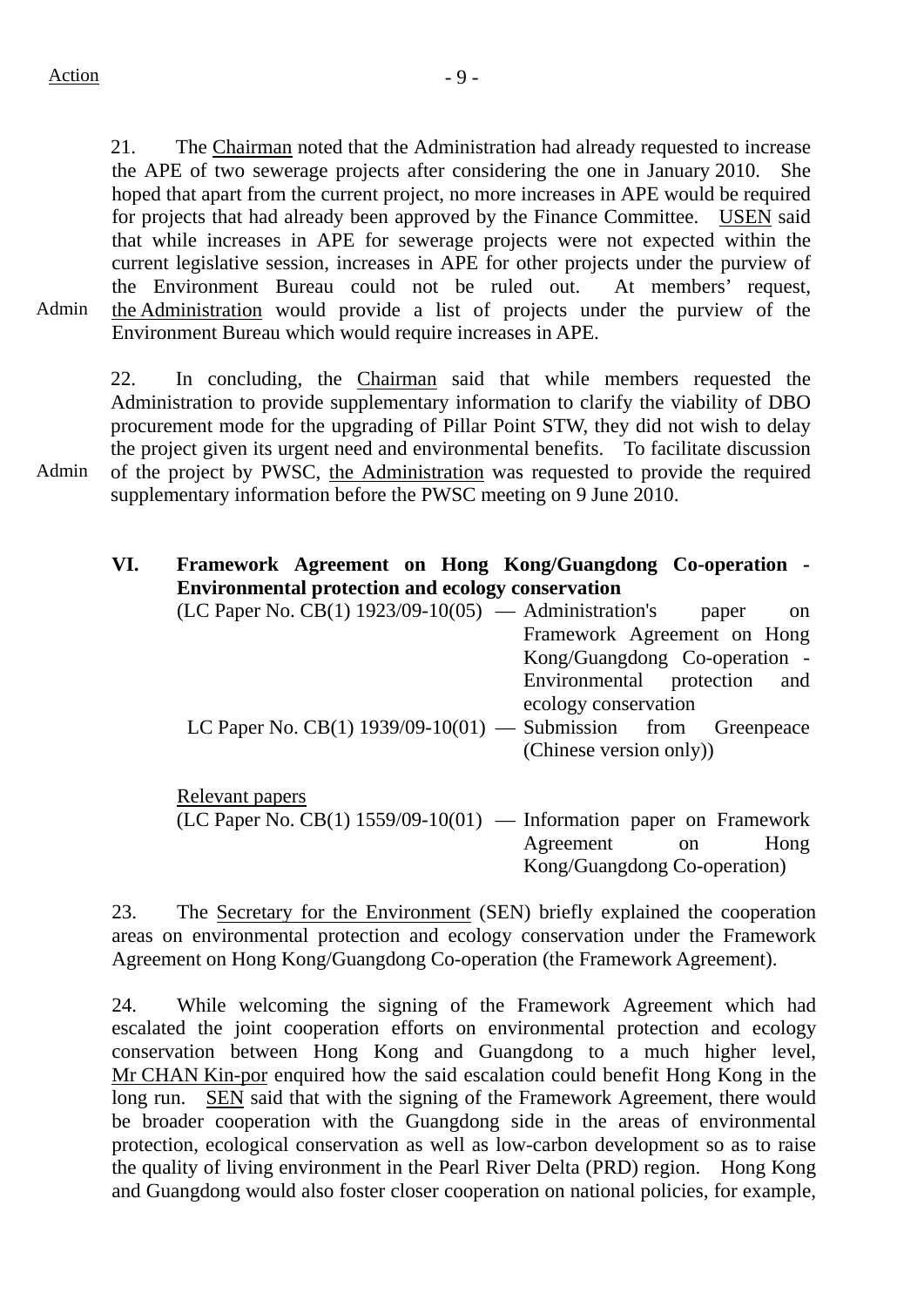on the use of cleaner fuels for power generation and the development of circular economy, both of which would require the support of the Central Government.

# Concerted actions to prevent and tackle air pollution

25 Ms Miriam LAU said that there was a need for more cooperation between Hong Kong and Guangdong to improve regional air quality. She was however concerned about the slow progress in tightening the fuel standards for motor vehicles and vessels in the Mainland. Given that fuel policy was a national policy, she enquired if a special arrangement could be made under the Framework Agreement for Guangdong to adopt more advanced fuel standards (say Euro V as in the case of Hong Kong) than the prevailing National III standard with a view to improving the regional air quality. SEN agreed to the need to target at main air pollution sources, including emissions from motor vehicles and vessels. Guangdong and Hong Kong would continue to explore the possibility of progressively adopting air quality objectives and fuel emission standards for motor vehicles and vessels which were more advanced than other places in the Mainland. It was worth noting that the levels of sulphur dioxides, nitrogen oxides and respirable suspended particulates had been reduced by 38%, 9% and 7% respectively since 2006.

26. Mr KAM Nai-wai enquired about the measures to be taken by both sides to strengthen the cooperation in researches into the relationship between ambient air quality and the formation of photochemical smog and hazy weather and enhance the PRD Regional Air Quality Monitoring Network, and whether a checklist on the improvements to air quality to be achieved could be provided. SEN said that both sides were committed to achieving the emission reduction targets. The latest progress of improvement in the regional air quality was provided in the regular half yearly progress reports submitted to the Panel. The Deputy Director of Environmental Protection (3) (DDEP(3)) said that joint studies were conducted to identify the relationship between the spatial distribution of volatile organic compounds and the formation of photochemical smog and hazy weather in the region, characterize major industrial emission sources and look into possible measures to reduce these emissions. These were ongoing studies and the findings would provide useful reference in mapping out the post-2010 arrangements for emission reduction in the PRD region.

27. Ms Cyd HO shared the views of Greenpeace that standards should be set for water, air and food quality based on those promulgated by the World Health Organization (WHO). DDEP(3) said that the national standard of drinking water in the Mainland was promulgated in 2007, which had been set with reference to the WHO standard in 2004. The air quality standards in Hong Kong and the Mainland were also broadly comparable, except for minor deviations. Meanwhile, a review was being conducted with a view to tightening the Air Quality Objectives in Hong Kong.

# Promoting wider use of electric vehicles

28. Mr KAM Nai-wai enquired about the measures to promote wider adoption of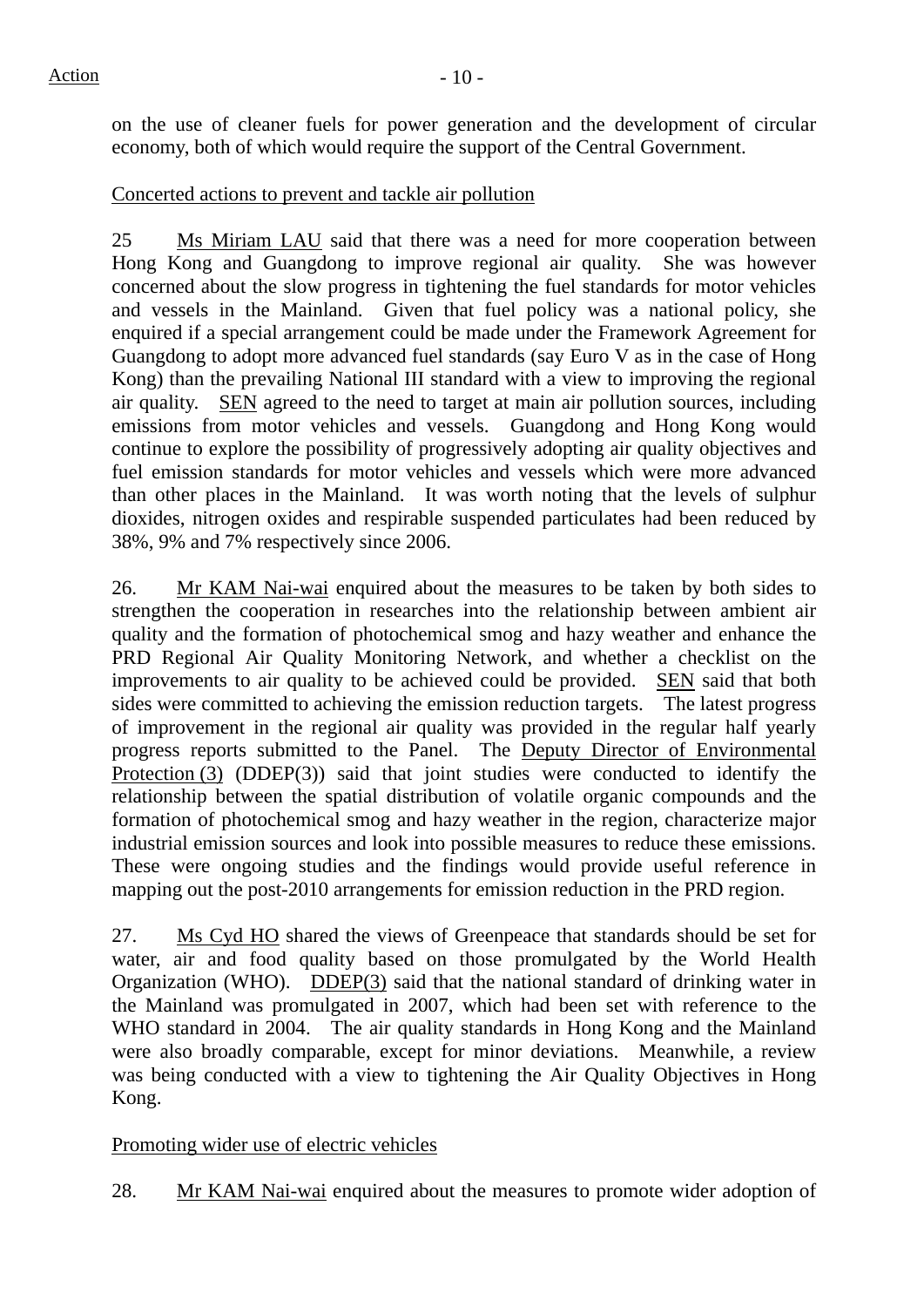electric vehicles (EVs). SEN said that the Administration would endeavour to introduce EVs to Hong Kong. It would work hand in hand with Guangdong to promote wider use of EVs in accordance with the Framework Agreement. In fact, the dual mode plug-in hybrid vehicles produced by BYD had been put on trial in Hong Kong last year. Effort was being made to explore the feasibility for BYD to produce EVs in right-hand-drive configuration for Hong Kong.

29. Mr CHAN Hak-kan was disappointed at the slow progress of wider use of EVs in Hong Kong. He pointed out that while Hong Kong was still trying out the use of EVs, Shenzhen had already put in place a fleet of some 100 electric taxis on the roads. Some electric buses were also plying the streets of the World Expo in Shanghai. He considered that reference should be made to the experience in the Mainland with a view to expediting the introduction of EVs in Hong Kong. SEN said that there were currently 57 EVs running in Hong Kong. Given the lack of a car industry in Hong Kong, it would have to attract overseas manufacturers to try out their EVs for local use. Last week, a Japanese vehicle manufacturing company had introduced an EV for sale in retail market in Hong Kong. Hong Kong was its first market outside Japan. As for the Mainland, it had made good progress in using EVs. There were 40 BYD EV (E6) models on trial in Shenzhen and about 110 electric buses in Shanghai. As vehicle manufacturers in the Mainland were mainly producing left-hand-drive EVs, these were not suitable for use in Hong Kong. Separate production lines would have to be set up for manufacturing right-hand-drive EVs for Hong Kong.

30. Ms Miriam LAU recalled that back in 1996, both Hong Kong and Guangdong authorities were keen to try out liquefied petroleum gas (LPG) vehicles. However, it was only Hong Kong which had completed the switch to LPG taxis in 2000. She hoped that the successful experience of Hong Kong in encouraging the switch to LPG taxis could similarly be applied to electric taxis with the concerted efforts from both sides. Efforts should also be made to facilitate the introduction of electric buses in Hong Kong, including the provision of charging facilities. Mr CHAN Hak-kan also asked if the Administration would encourage public transport companies to try out electric buses in Hong Kong. SEN agreed that trials on EVs would be more effective with cooperation from both sides. It was hoped that local bus companies would be willing to try out the use of electric buses in Hong Kong. To encourage public transport operators to test out green and low-carbon transport technology, the Administration had set up the Pilot Green Transport Fund. Eligible applicants were encouraged to pair up with potential suppliers of green transport technologies, research institutes or other relevant stakeholders in their applications for the Fund to facilitate the identification of the green transport technology to be tested.

Co-operation in ecology and marine resources conservation

31. Ms Cyd HO sought elaboration on the joint law enforcement actions in respect of marine fisheries. USEN advised that the enforcement actions referred to the co-operation with the Mainland authorities in combating illegal cross-border fishing activities. At members' request, the Administration agreed to provide a supplementary information paper on the joint law enforcement actions in respect of

Admin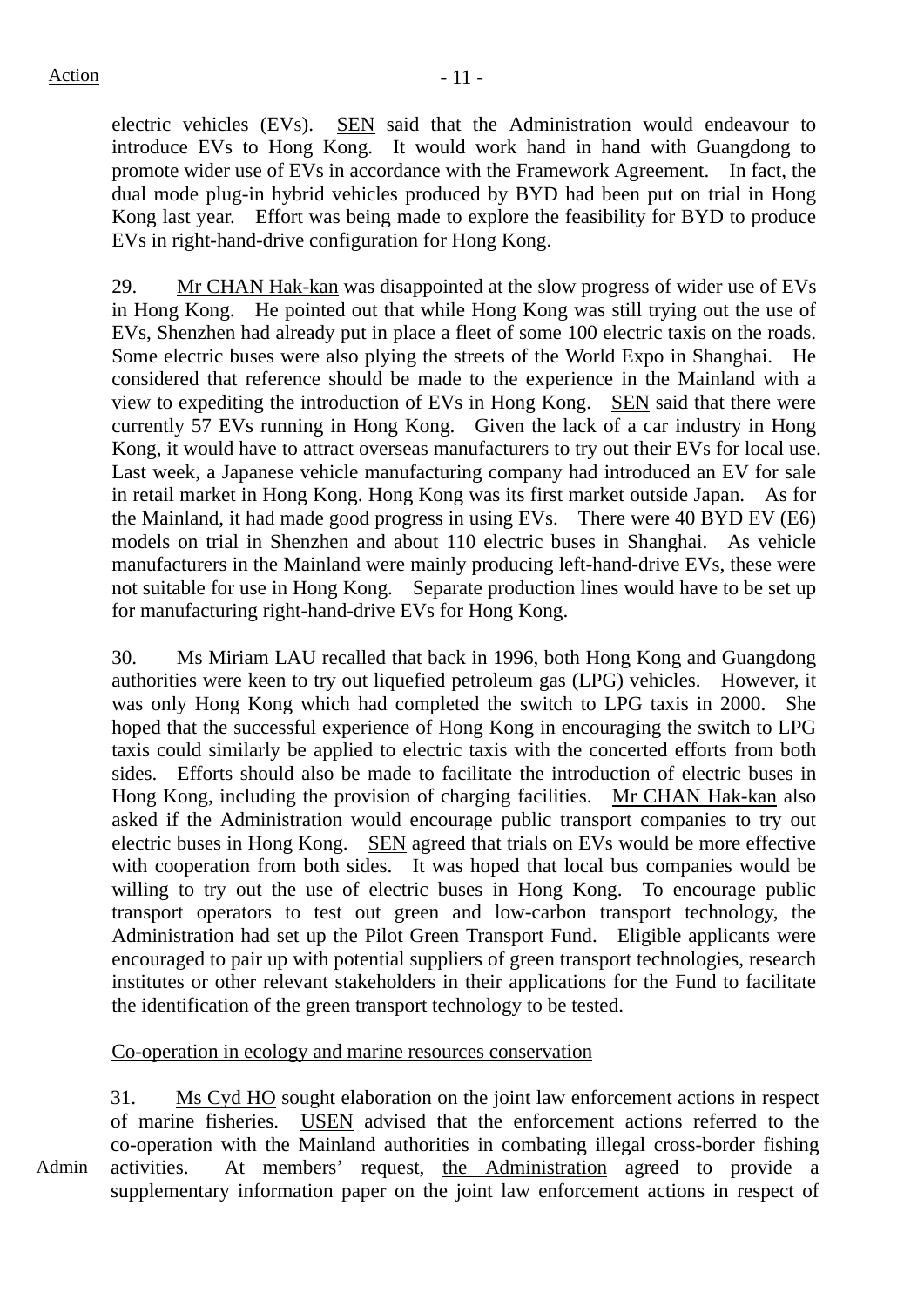#### marine fisheries.

#### Water, electricity and energy infrastructure network

32. Ms Cyd HO held the view that co-operation areas on water, electricity and energy infrastructure network under Chapter 2 clause 3 of the Framework Agreement were also relevant to the Panel. While agreeing to the need to progressively phase out coal-fired generation units, she could not support increasing the supply of nuclear energy, which should not be regarded as a clean source of energy given the risk associated with the storage of the resultant waste. She considered that there should be public consultation on the further development of nuclear energy. Expressing similar concerns, Mr KAM Nai-wai enquired if there were any agreements signed between Hong Kong and the Mainland which were not considered acceptable by the Hong Kong people. SEN said that nuclear energy had its advantages as compared to that of natural gas and coal in terms of carbon and air pollutant emissions. In fact, 20% of the electricity used in Hong Kong was being generated from nuclear energy. In August 2008, the Hong Kong Special Administrative Region (HKSAR) Government signed a Memorandum of Understanding with the National Energy Administration to ensure a stable and long-term supply of nuclear electricity and natural gas from three different sources, namely offshore gas, piped gas and liquefied natural gas. In September 2009, the HKSAR Government gave approval to CLP Power Hong Kong Ltd to extend the contract for supply of nuclear electricity from Daya Bay Nuclear Power Station for another term of 20 years from 7 May 2014 to 6 May 2034. The public would be consulted should there be changes in fuel mix for power generation in Hong Kong.

33. Noting that many overseas countries had been using nuclear energy for power generation, Mr CHAN Kin-por enquired about the safety of nuclear energy and the Administration's stance on the development of nuclear energy. SEN explained that nuclear energy was the main source of power generation in some countries, including France. The United States was also considering the feasibility of reinstating nuclear plants for power generation. The use of nuclear energy was indeed part of Mainland's energy policy. The use of nuclear energy for power generation was not new to Hong Kong as 20% of local electricity was being generated from nuclear energy. While nuclear energy was a cleaner form of energy and would help reduce air pollution, a number of issues would have to be resolved before consideration could be given to increasing the proportion of nuclear energy in the fuel mix. The Administration would welcome views from members on the development of nuclear energy.

### Public engagement

34. Mr KAM Nai-wai enquired about public engagement in taking forward the initiatives set out in the Framework Agreement. SEN said that the Administration would welcome any views which members and the public might have on the Framework Agreement as well as the Regional Cooperation Plan on Quality Living Area to be formulated in due course.